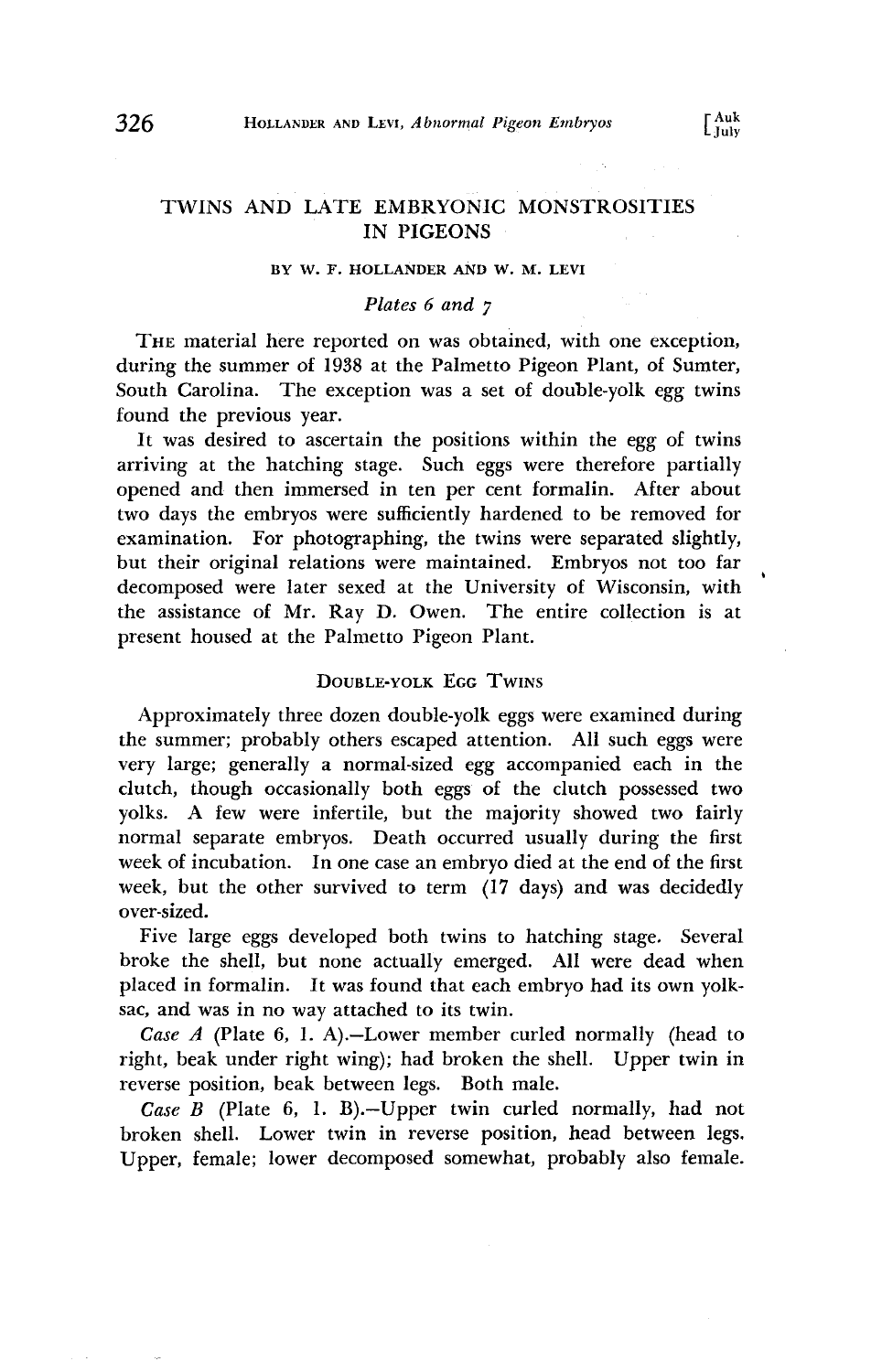**Case C (Plate 6, 1. G).--Both twins curled normally, had pipped the shell on the same side near the ends. Upper female, lower male.** 

Case D (Plate 6, 1. D).-Both twins curled normally, but lying **side by side. Both had pipped the shell at opposite sides near the middle. Both female.** 

Case E (Plate 6, 1. E).-Lower member curled normally, had **pipped the shell near the end. Upper twin with head between the legs. Upper male, lower female.** 

**An interesting fact about these twins is that no two sets show the same relative positions. Apparently position is largely determined by chance. Since three of the ten embryos were unable to bring the beak in contact with the shell, crowding is probably a factor of considerable importance in preventing normal hatching.** 

**The sex distribution in the four sets whose sex is certainly known is in perfect agreement with the theoretical expectation on the basis of chance, namely, one set of males, one set of females, and two mixed sets.** 

## **SINGLE-YOLK EGG TWINS**

**In two eggs of normal size, twins were found attached to the same yolk-sac. The first case (Plate 6, fig. 2) was too far decomposed to determine position or sex.** 

**The second case (Plate 6, fig. 3) is of great significance. The embryos are well preserved, and their pedigree is known. They lie side by side, head to tail; the yolk-sac extends directly from one navel to the other. The twins are both female. It was at first supposed that they might be 'identical,' but it will be observed that they differ markedly in the length of the down filaments.** 

**As great care was taken to preserve these twins in perfect condition, the difference in down length cannot be laid to extrinsic factors. Furthermore, the twins are of the same size and well past the age at which the down becomes fully developed, so that differential age at death is not responsible. The most probable explanation is a genetic one: the twins, being female, received sex-linked factors only from the father; the father was heterozygous for the sex-linked 'dilution' factor, which is responsible for shortness of down (Cole and Kelley, 1919). On this basis, the twins are the product of not one but two spermatozoa, and presumably also two blastodiscs.** 

**It may be possible that a single blastoderm gave rise to these twins, as Riddle (1918, 1921) contended for several sets of twins attached;**  to single yolk-sacs which he examined. However, the genetic basis. for the difference in down length would be extremely difficult to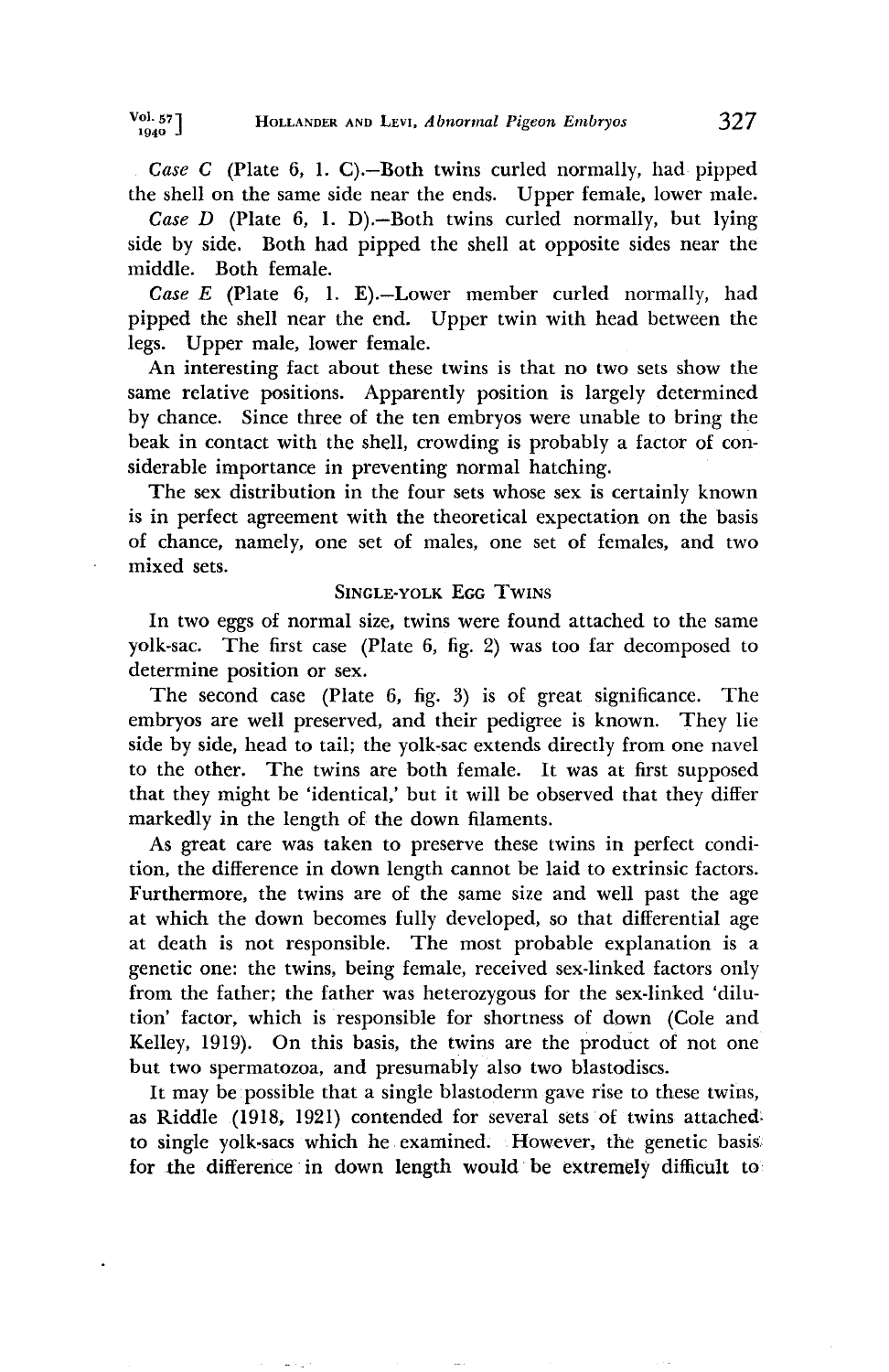**harmonize with such an origin. More probably we are dealing with the type I twins of Newman (1925)-a single yolk bearing two blastoderms. The use of the term 'identical' in referring to twins attached to the same yolk-sac seems inadvisable unless more evidence is available.** 

## **MONSTROSITIES**

The following embryos were not fixed until after removal from the **shell, so that their positions are not necessarily quite natural.** 

**Only one example of true partial anterior duplication was discovered (Plate 7, fig. 1). This embryo, a female, died several days before hatching age. The eyes on each side of the head are normal; a double eye occupies the forehead region. There are two beaks, both nearly normal. The brain is dorsally exposed.** 

**Exposed brain also characterizes two other embryos with head deformities. One of these, a female (Plate 7, fig. 2), has a stunted**  The other (Plate 7, fig. 3), a male, is cyclopic, the **single eye being located just above a trough-like lower beak,--no upper beak exists; however, just above the right ear another lower beak with a stunted upper beak arises. If the ears are considered suitable points of reference, this second beak is decidedly out of position. There is no evidence that this specimen is a case of partial anterior duplication.** 

**Extremely short neck is the only definite abnormality in another case (Plate 7, fig. 4). The sex and the anatomical basis of the embryo's peculiarity were not ascertained.** 

**The female specimen figured in Plate 7, fig. 5, shows only rudiments of tongue and lower beak, though the upper beak is quite normal.** 

**The sixth case of embryonic abnormality is shown in Plate 7, fig. 6. No sternum was developed, and the heart, liver, and digestive tract were largely exposed. In addition there is apparently a deficiency of ribs on the left side, as the body is sharply bent in this region.** 

#### **ACKNOWLEDGMENT**

**We are indebted to Dr. L. J. Cole of the University of Wisconsin for helpful comment.** 

#### **SUMMARY**

**Descriptions and sexes are presented for five sets of separate twins reaching the age of hatching. No two sets show the same relative positions. In three sets, one twin was unable to break the shell because of abnormal position. It is inferred that crowding is a major**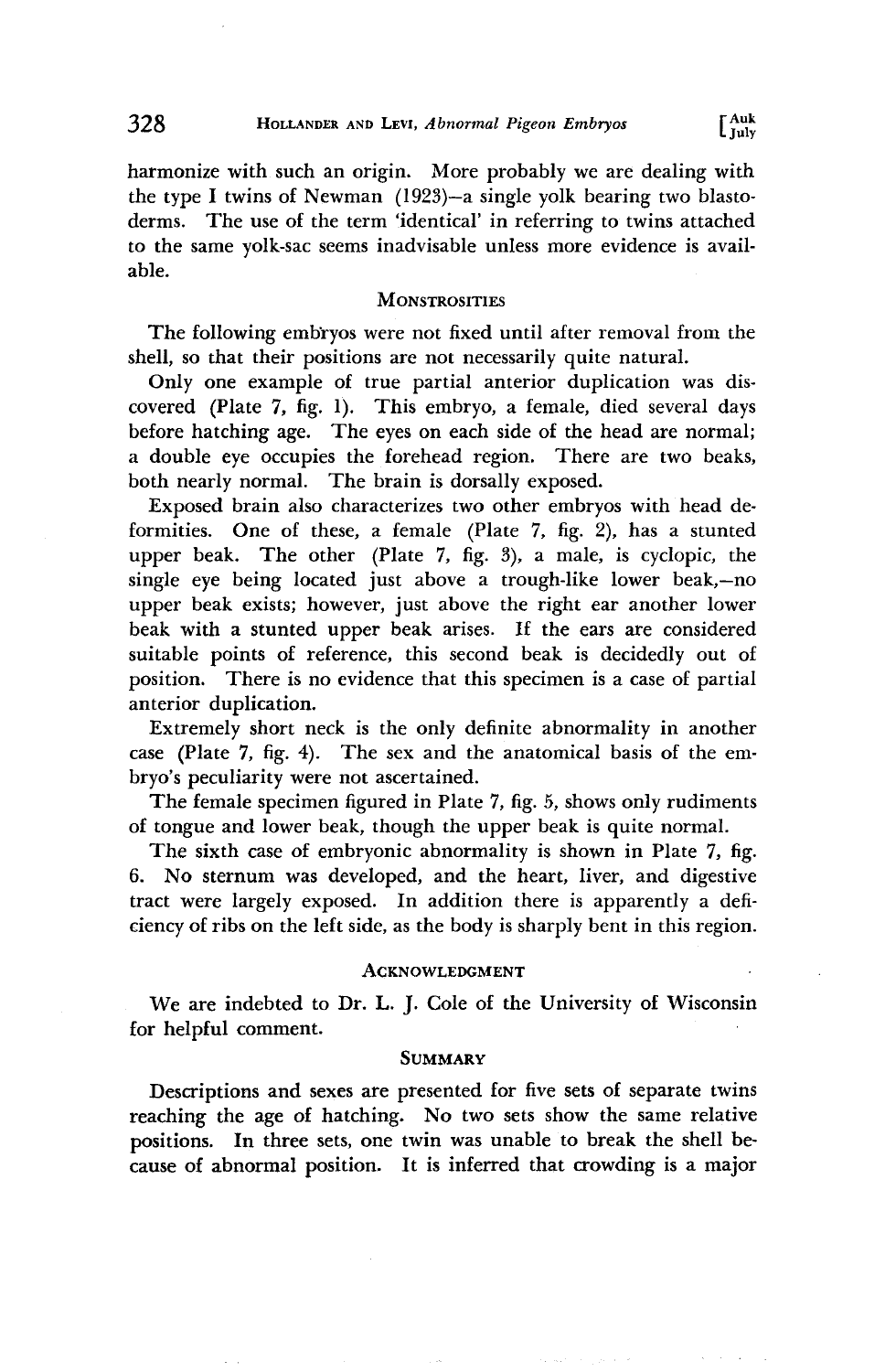# THE AUK, VOL. 57



TWIN EMBRYOS OF PIGEONS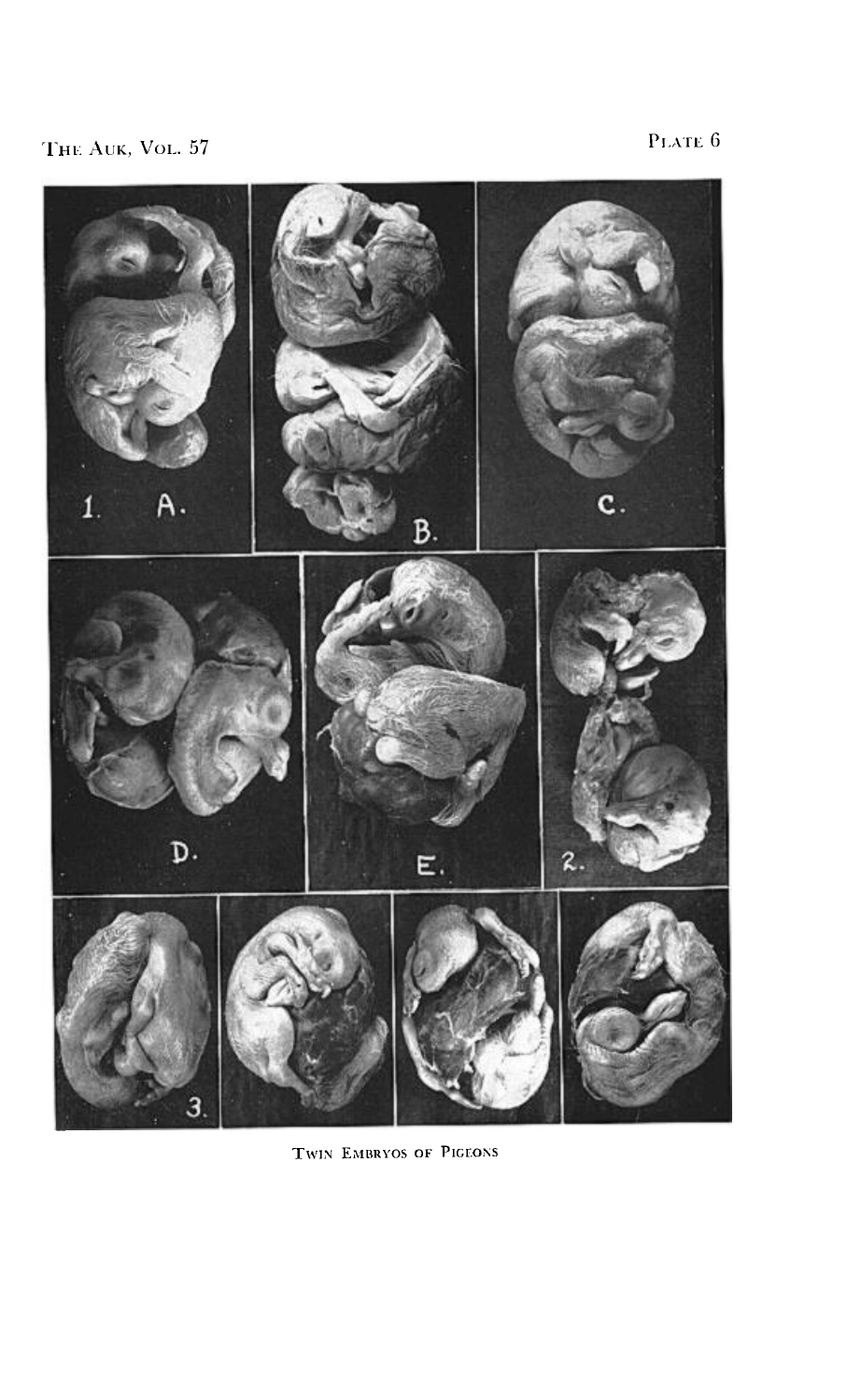

ABNORMAL PIGEON EMBRYOS